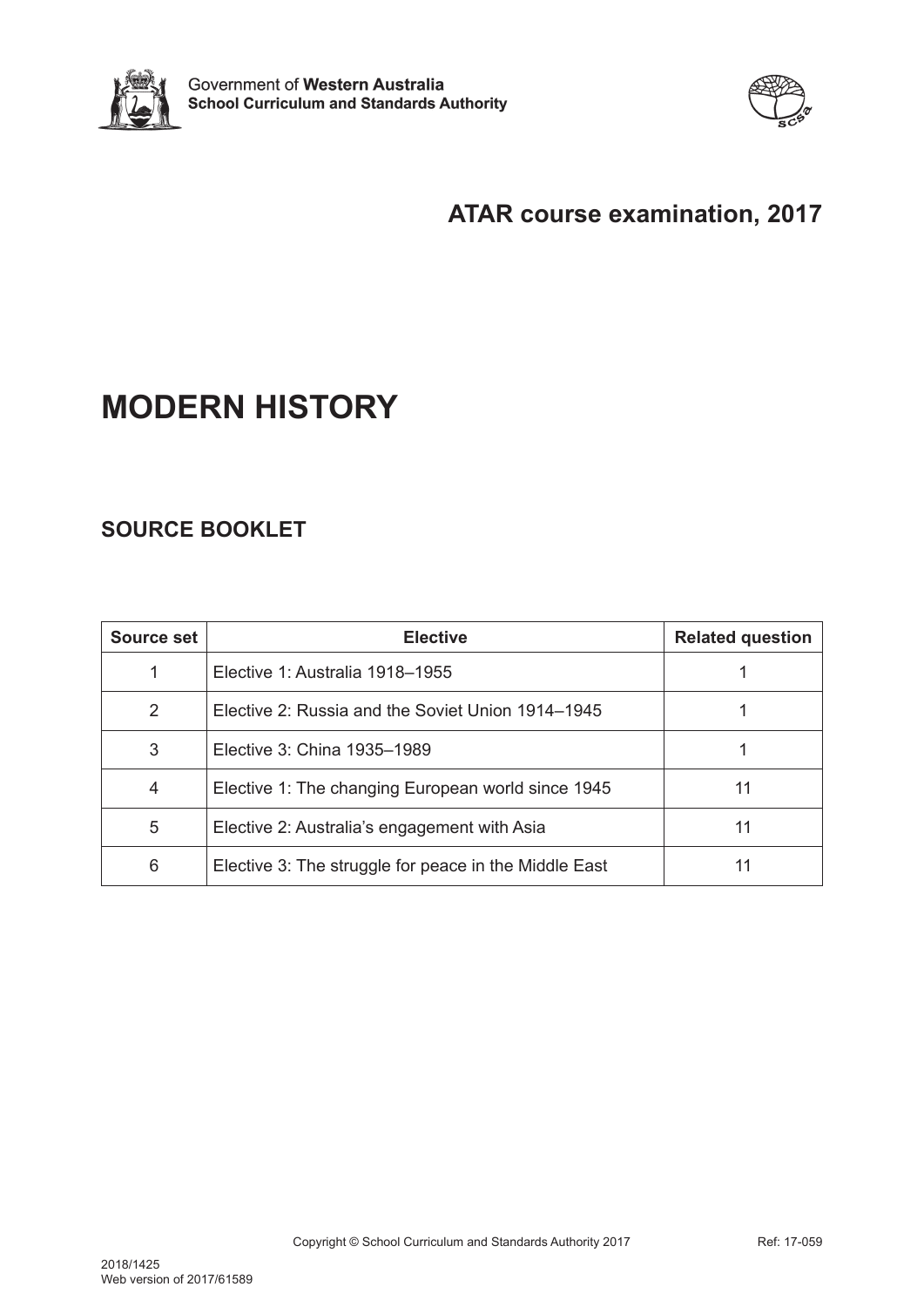# **Set 1: Elective 1: Australia 1918–1955**

#### **Source 1**

*(Cartoon published in the newspaper,* Worker *(Brisbane) on 27 August 1930.)*

For copyright reasons this image cannot be reproduced in the online version of this document, but may be viewed at http://trove.nla.gov.au/newspaper/article/71173579

#### **Source 2**

*(Adapted estimated Australian unemployment statistics 1911 to 1965 derived from annual Commonwealth Year Book statistics.)*

| Year | Percentage    |
|------|---------------|
| 1921 | 9.6 per cent  |
| 1933 | 25.8 per cent |
| 1939 | 12.0 per cent |
| 1945 | 2.6 per cent  |
| 1947 | 3.3 per cent  |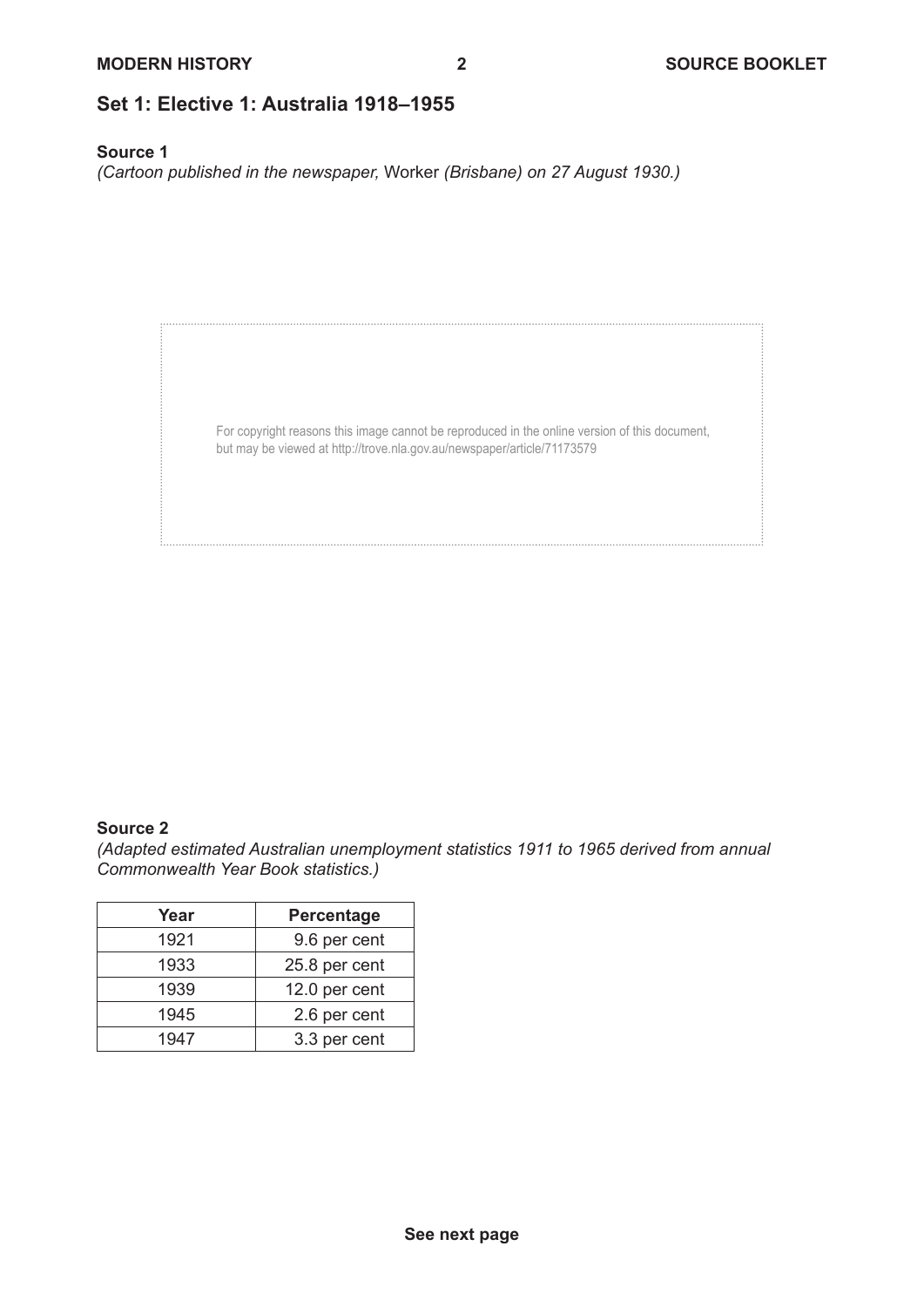### **SOURCE BOOKLET 3 MODERN HISTORY**

#### **Source 3**

(*Extract from a speech by Prime Minister John Curtin broadcast nationally from Canberra on 28 July 1943*.)

The Government pledges itself to ensure that every man and woman of the forces who, on discharge, is in need of employment, will be provided with reasonable opportunities for such employment … Our energy, ingenuity and power will be devoted to ensuring that the manhood of this country will not rot in unemployment as it did after the last war … This government's policy of full development of resources, full employment of man power and full provision for social security is a basis not only for Australian reconstruction, but for a stable and peaceful commonwealth of nations … In banishing want, we shall have gone far to free the world from fear …

I give you the Labour Government's policy in a phrase—victory in war, victory for the peace. On that we stand inflexible, for a lost peace would be marked by horrors of starvation, unemployment, misery and hardship no less grievous than the devastation of war … Our country has now withstood the direst<sup>1</sup> trials; it has lived through its darkest hour … And now we know that the time has come when a preserved Australia can once again advance.

 $1$  direst – worst

#### **Source 4**

(*Extract from* Australia and the Great Depression *written by C. B. Schedvin a senior lecturer in economic history at the University of Sydney and published in 1970.*)

[Particularly striking was] the effect of the depression on the Australian economy. A brief comparison of the situation in 1928 and 1937 will serve to illustrate the point. Although real income per head in the two years was approximately the same, there had occurred a major shift in the way this income was derived. The uneven prosperity of 1928 depended heavily on the international economy [and in particular] on exports of primary products, and on wool and wheat exports in particular ... By 1937 [by contrast] there had occurred a substantial withdrawal from the international economy ... Governments had learned to live without overseas capital … [and the] economy had also learned to live on a substantially reduced diet of imported supplies; as a proportion of national product, imports were reduced to about 13 per cent in 1937. The proportion of exports was, however, much the same as in 1928. The place vacated by imports had been more than fully occupied by manufacturing … The depression thus provided a powerful stimulus to Australian industrialization [while] removing the excessive dependence on overseas capital that developed in the 1920s …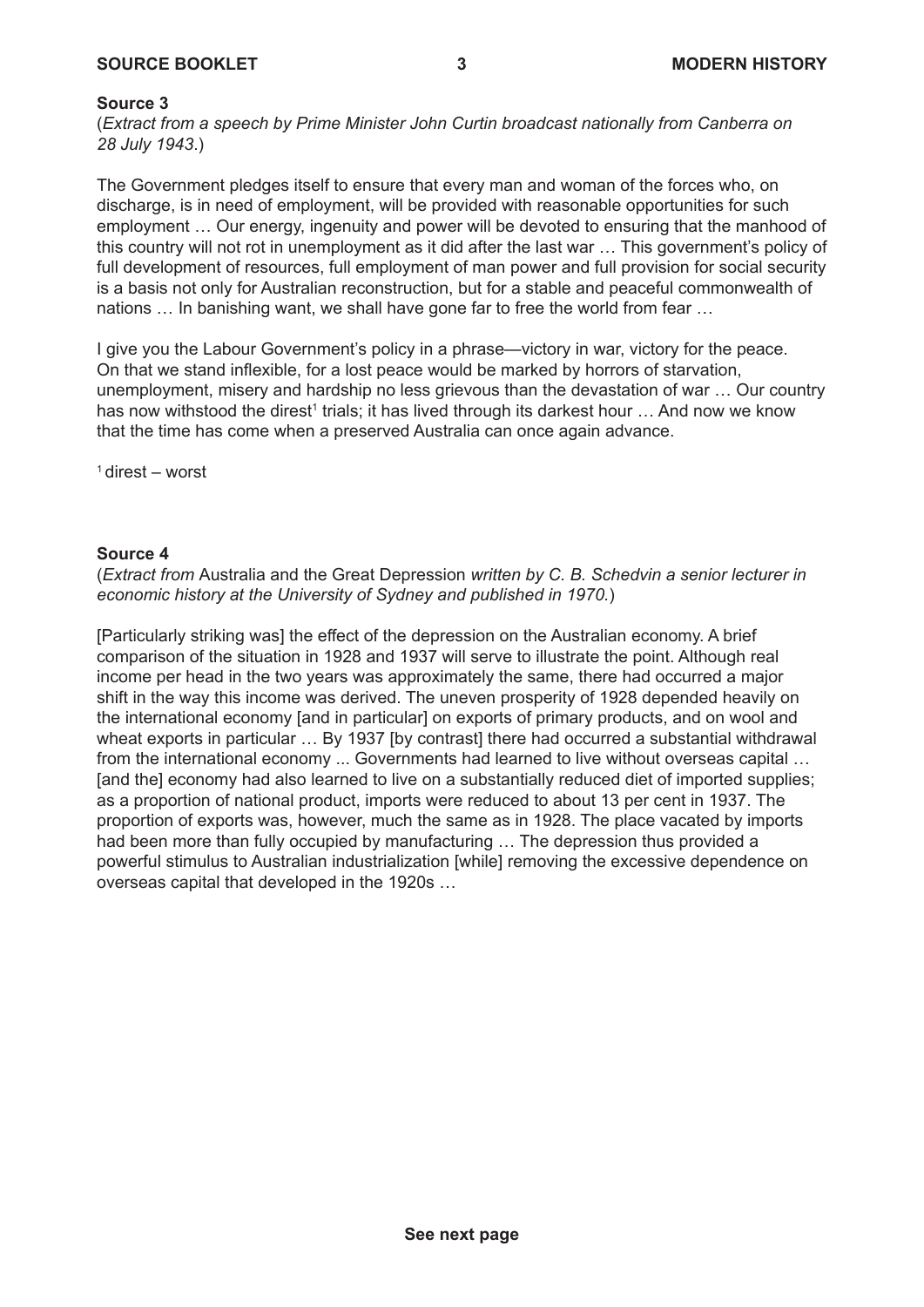# **Set 2: Elective 2: Russia and the Soviet Union 1914–1945**

# **Source 1**

*(Political poster drawn by Russian cartoonist Viktor Deni, a Communist political propagandist, in 1921.)*



**"Bread power. Kulak-bloodsucker: What do I care about the hungry?!"**

# **Source 2**

For copyright reasons this source cannot be reproduced in the online version of this document.

## **See next page**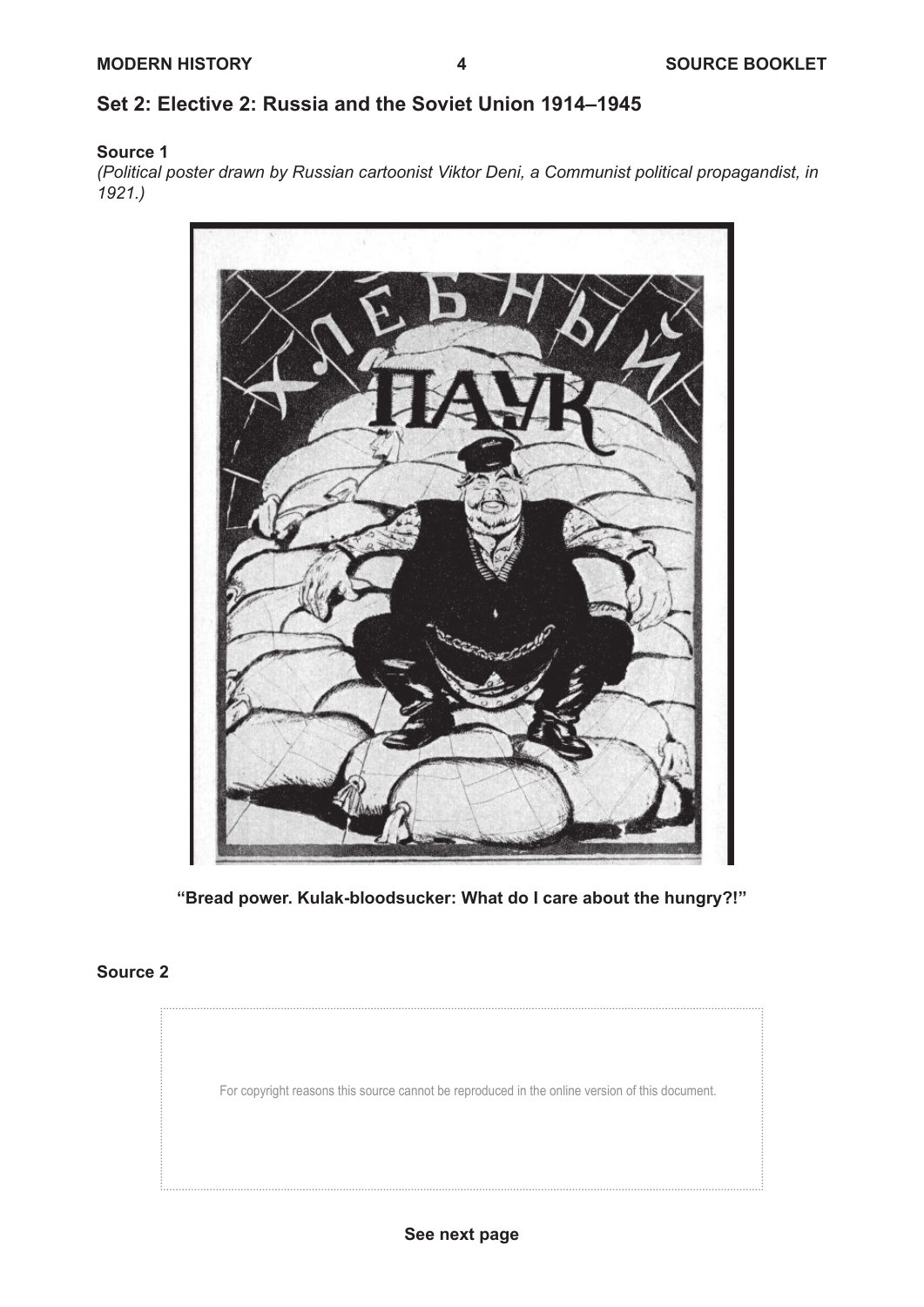## **SOURCE BOOKLET 5 MODERN HISTORY**

#### **Source 3**

*(Extracts from a speech by Stalin to Industrial Managers in February 1931 about the need for the Five-Year Plan.)*

It is sometimes asked whether it is not possible to slow down the tempo somewhat, to put a check on the movement. No, comrades, it is not possible! The tempo must not be reduced! On the contrary, we must increase it as much as is within our powers and possibilities. This is dictated to us by our obligations to the workers and peasants of the USSR …

To slacken the tempo would mean falling behind. And those who fall behind get beaten. But we do not want to be beaten. No, we refuse to be beaten! One feature of the history of old Russia was the continual beatings she suffered because of her backwardness …

If you do not want this you must put an end to its backwardness in the shortest possible time … That is why Lenin said on the eve of the October Revolution: 'Either perish, or overtake and outstrip the advanced capitalist countries.'

We are fifty or a hundred years behind the advanced countries. We must make good this distance in ten years. Either we do it, or we shall be crushed.

#### **Source 4**

*(Extract from a modern history text published in 2000, addressing why the Five-Year Plans were necessary.)*

Fear of invasion gave added weight to the economic reasons used to justify the Five-Year Plans. Under the NEP industrial production, although improving, remained disappointing to many in the Communist Party. By 1926 pre-war levels of production had been reached in many sectors but production was nowhere near what it could have been.

The disruption of the First World War and the civil war had damaged Russia's industrial infrastructure, and essential services such as distribution remained haphazard. Soviet production figures were still far below the modern industrial economies of Western Europe. State control under the Five-Year Plan would enable the government to direct the economy and ensure the adequate production and distribution of essential materials including the food needed to support industrial and urban growth. With government direction and control the economic resources of the Soviet Union could be maximised. Since the communist takeover in 1917, trade with the rest of the world had been severely reduced. The Soviet Union would have to rely on its own resources. State control would ensure that the full potential of those resources would be realised, so as to bring about rapid industrialisation.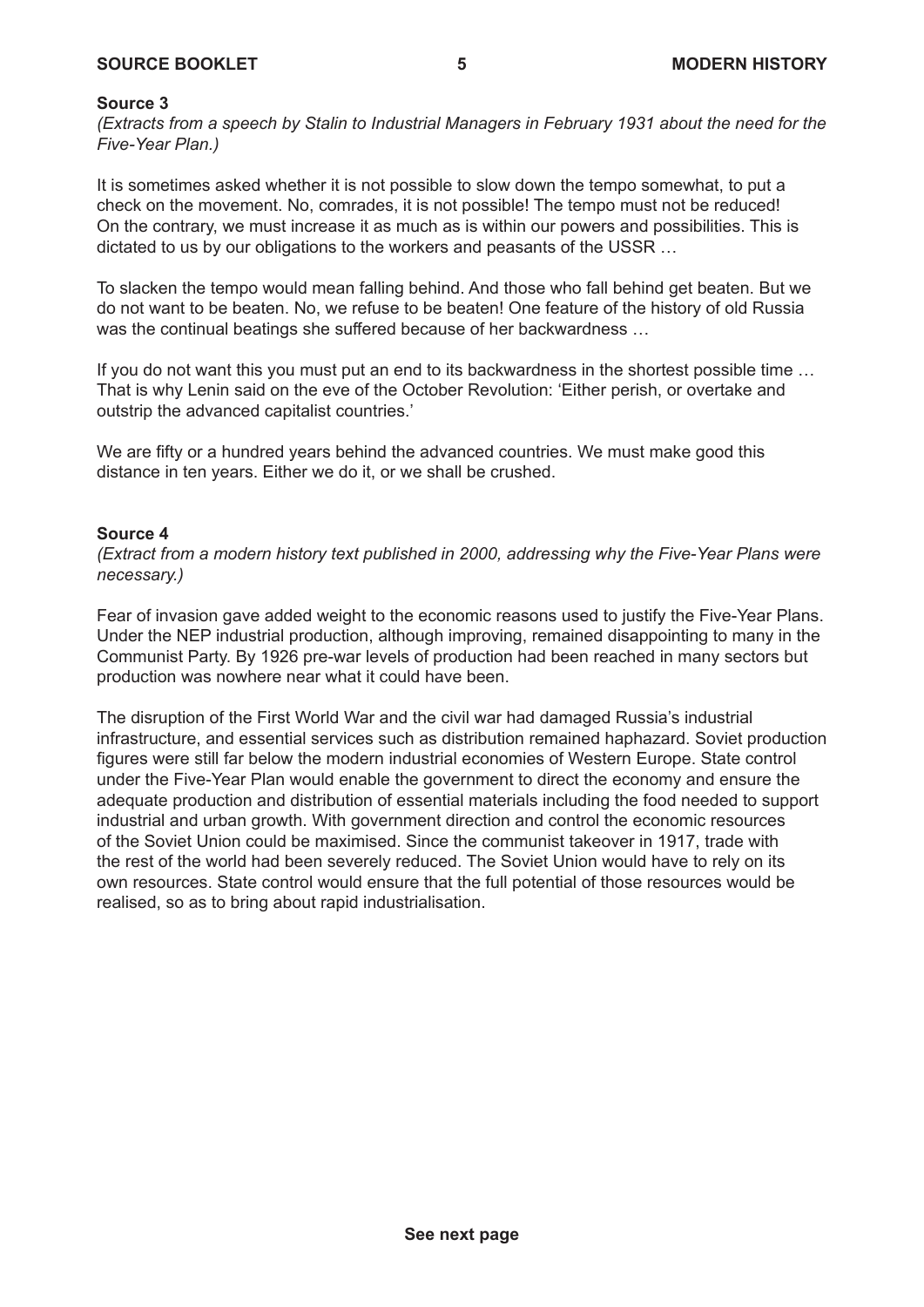# **Set 3: Elective 3: China 1935–1989**

## **Source 1**

*(A Chinese comic strip from 1950 comparing the hardship and injustice of life in pre-liberation China with that of the 'New China' under the leadership of the Communist Party.)*

For copyright reasons this image cannot be reproduced in the online version of this document.

#### **Source 2**

*(Chinese Government statistics: The First Five-Year Plan gross industrial output in millions of tonnes, 1952–1957.)*

| <b>Commodity</b> | <b>1952 Actual Output</b> | <b>1957 Target Output</b> | <b>1957 Actual Output</b> |
|------------------|---------------------------|---------------------------|---------------------------|
| Coal             | 63.5                      | 113.0                     | 124.0                     |
| Pig-iron         | 1.9                       | 4.7                       | 5.8                       |
| <b>Steel</b>     | 1.3                       | 4.1                       | 5.2                       |
| Oil              | 0.4                       | 2.0                       | 1.4                       |
| Cement           | 2.6                       | 6.0                       | 4.6                       |
| Fertiliser       | 0.2                       | 0.6                       | 0.7                       |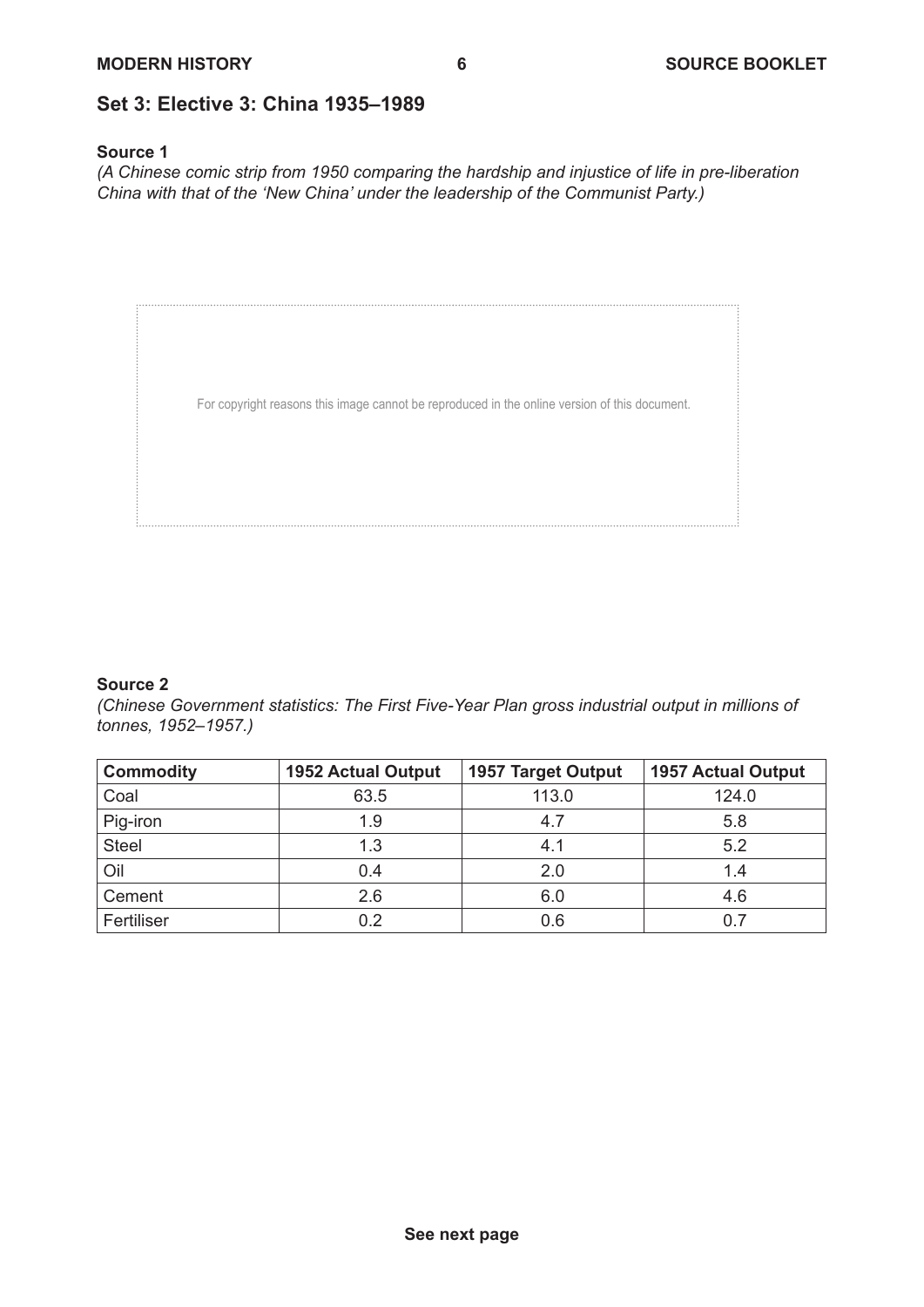# **SOURCE BOOKLET 7 MODERN HISTORY**

#### **Source 3**

*(Extracts from a speech by Mao Zedong at the Supreme State Conference on 28 January 1958.)*

… After the great airing of views, blooming and debating, our problems and tasks have been clarified: we shall catch up with Britain in about fifteen years; the publication of the Forty Point Programme for Agricultural Development has given great encouragement to the masses ...

… we shall produce forty million tons of steel annually — now we produce only just over five million tons; we shall have a generating capacity of 450,000 million kWh. of electricity — at present we can generate only 40,000 million kWh., which means increasing our capacity ten times, for which we must increase hydro-electric production and not only thermo-electric. We still have ten years to carry out the Forty-Point Programme for Agricultural Development, but it looks as if we shall not need ten years. Some people say five years, others three. It would seem that we can complete it in eight.

… On the question of cooperativization some people advocate more speed, others a more gradual approach. I believe that the former method is correct. It is better to strike while the iron is hot and to get it done in one go than to spin it out.

#### **Source 4**

For copyright reasons this source cannot be reproduced in the online version of this document.

**See next page**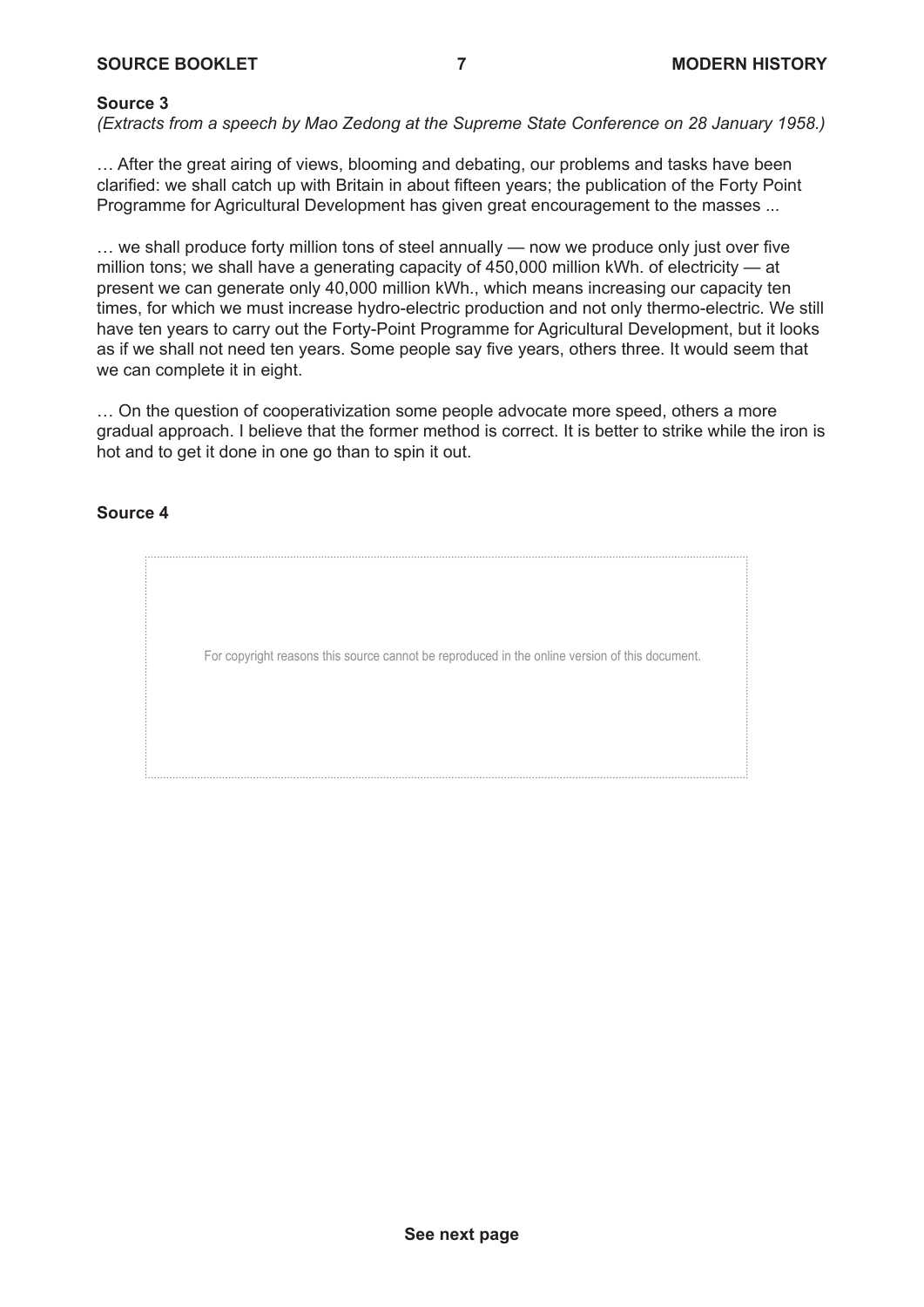# **Set 4: Elective 1: The changing European world since 1945**

# **Source 1**

*(Extracts from The General Secretary, Leonid Brezhnev's Radio and Television Address to the American People on 24 June 1973.)*

Dear Americans:

I highly appreciate this opportunity of directly addressing the people of the United States … I would like … to convey to all of you the greetings and friendly feelings of millions of Soviet people who are following with great interest my visit to your country and our talks with President Nixon, and who are looking forward to this new Soviet-American summit meeting making a fruitful contribution to better relations between our countries and stronger universal peace … It is … of no little significance that our countries have agreed on the main principles of further work to prepare a new agreement on strategic arms limitation, a broader one this time and for far longer duration. This means that the exceptionally important job begun in May 1972 in Moscow is continuing. It means that political détente is being backed up by military détente … [it] is a concrete embodiment of the policy of peaceful coexistence in modern conditions …

Dear Americans, please accept my wishes for well-being and happiness to all of you.

# **Source 2**

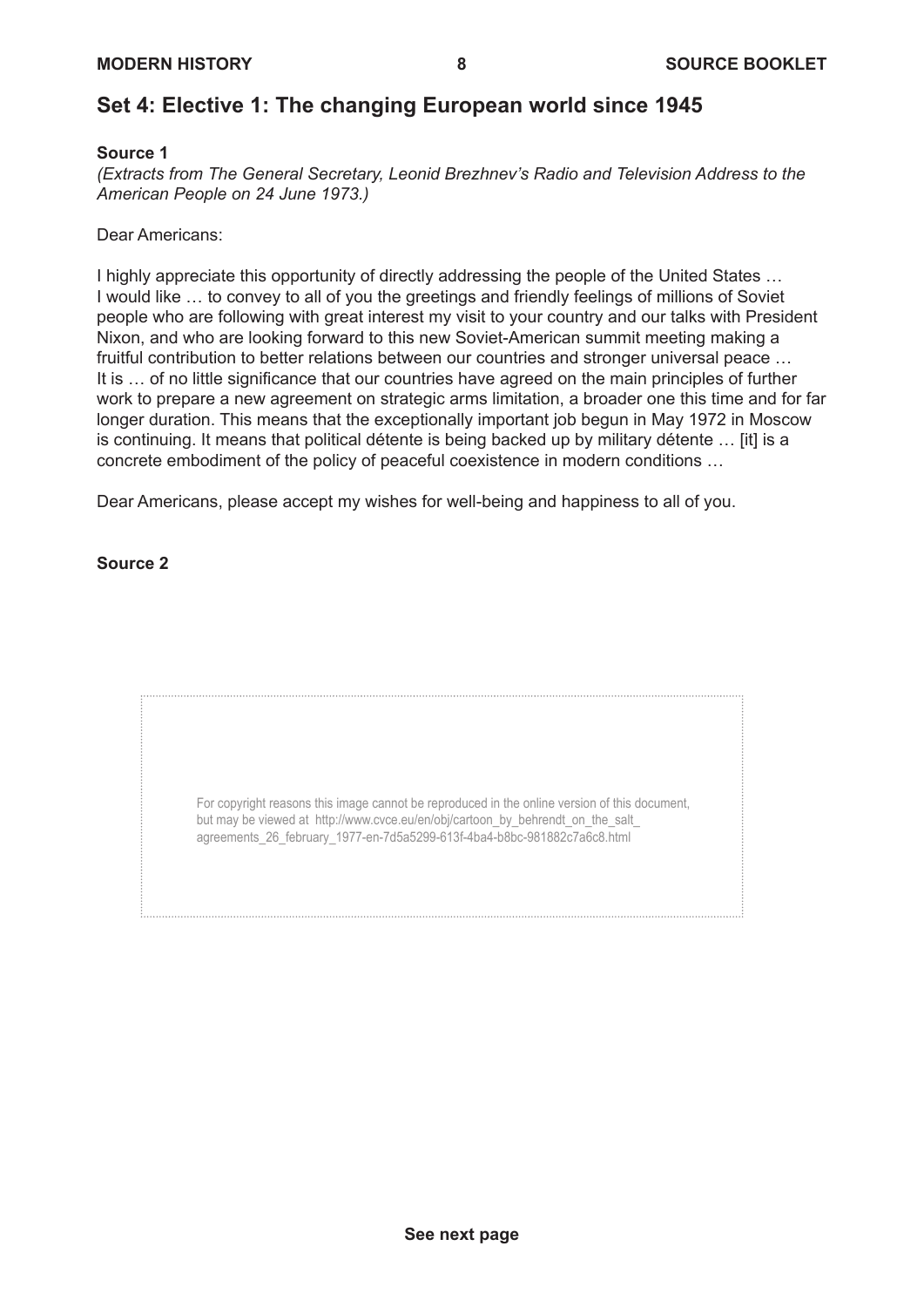# **Source 3**

*(Extract from a book written by an Australian historian, H. Russell Cowie and published in 1994.)*

Mikhail Gorbachev (1931– ) attained power as the leader of the USSR in 1985. He boldly set out to reform Soviet society and to defuse the Cold War. He failed in his attempt to achieve a reconstruction of the society of the USSR under the guidance of a reformed Communist Party. His policies and his actions instead caused the collapse of the former satellite empire of the USSR, the dissolution of the Soviet Communist Party and, in turn, the dismemberment of the USSR itself.

Nevertheless he was the catalyst of change. George Kennan, one of the USA's major cold war theoreticians, stated that '[in this] age of change ... Gorbachev has made himself its angel and its instrument'. The consequences of Gorbachev's successes and failures were so widereaching that future historians may well assess him as the most influential person of the second half of the twentieth century.

# **Source 4**

For copyright reasons this source cannot be reproduced in the online version of this document, but may be viewed at http://www.deseretnews.com/article/201008/WESTERN-LEADERSPRAISE-GORBACHEV.html?pg=all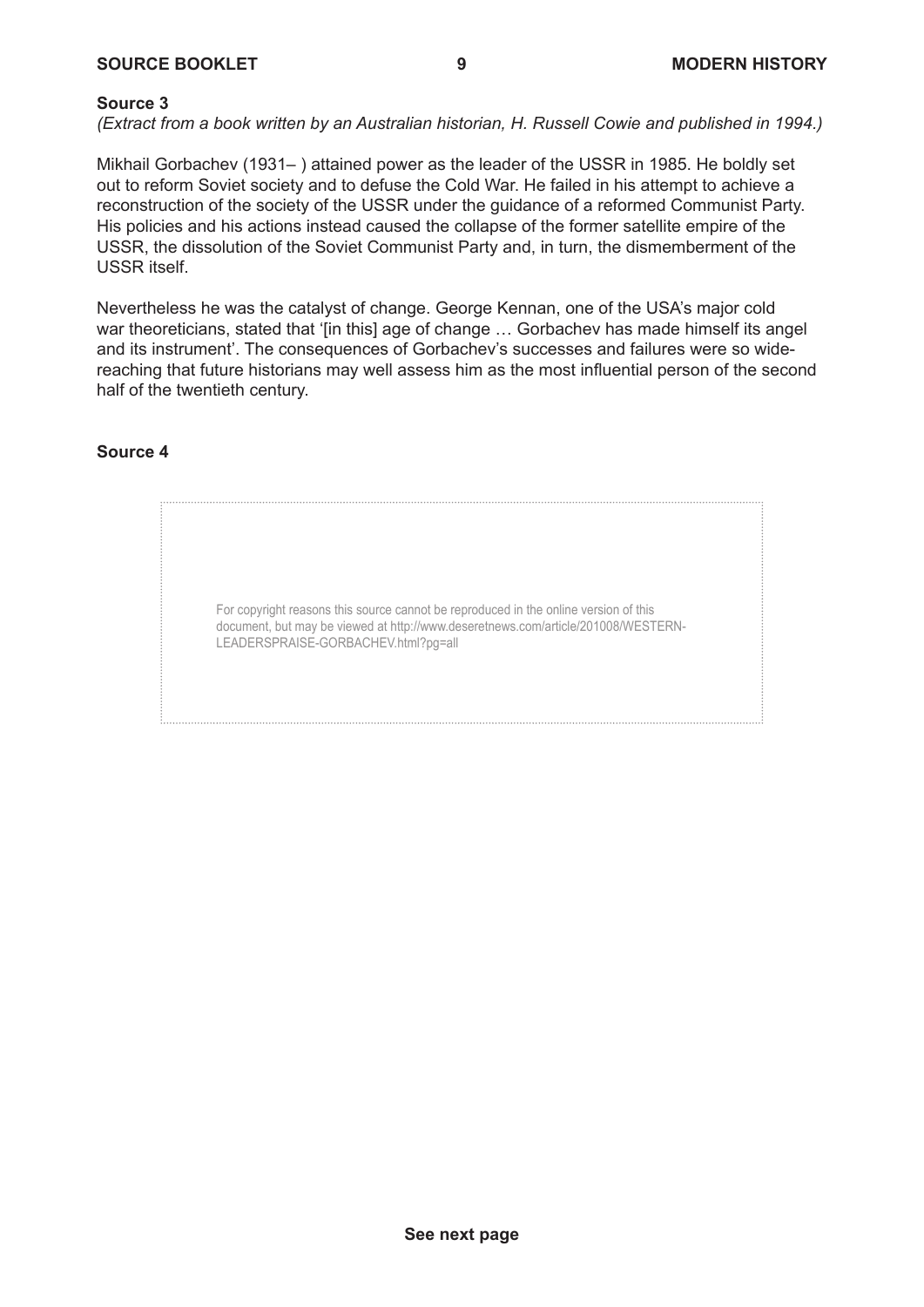# **Set 5: Elective 2: Australia's engagement with Asia**

# **Source 1**

*(Extract from a speech by Prime Minister Menzies in the Federal House of Representatives in 1964.)*

The range of likely military situations Australia must be prepared to face has increased as a result in the growth of communist influence and armed activity in Laos and South Vietnam. If these countries collapsed, there would be a grave threat to Thailand and the whole of South-East Asia would be put at risk. The effectiveness of the South-East Asia Treaty Organisation as a guarantee of mutual security would be seriously jeopardised. Australia is in SEATO, not only because of goodwill towards the nations concerned and a desire to help protect them against communist aggression, but also because the further communist powers are kept away from Australia, the greater the feeling of security. Australia is with Malaysia not only because it is a well-governed and friendly Commonwealth country, but also because it is willing to resist the communists. It is also important to Australia that Indonesia should not become communist, but retain its independence under a government serving only the good of the Indonesian people.

# **Source 2**

*(Cartoon by Peter Nicholson, published in* The Australian *in 1979 and showing the Australian Foreign Minister, Andrew Peacock, and Indonesian President Suharto. Suharto is sweeping skeletons into a rubbish bin.)*



**'We like having tidy neighbours', 2 November 1979.**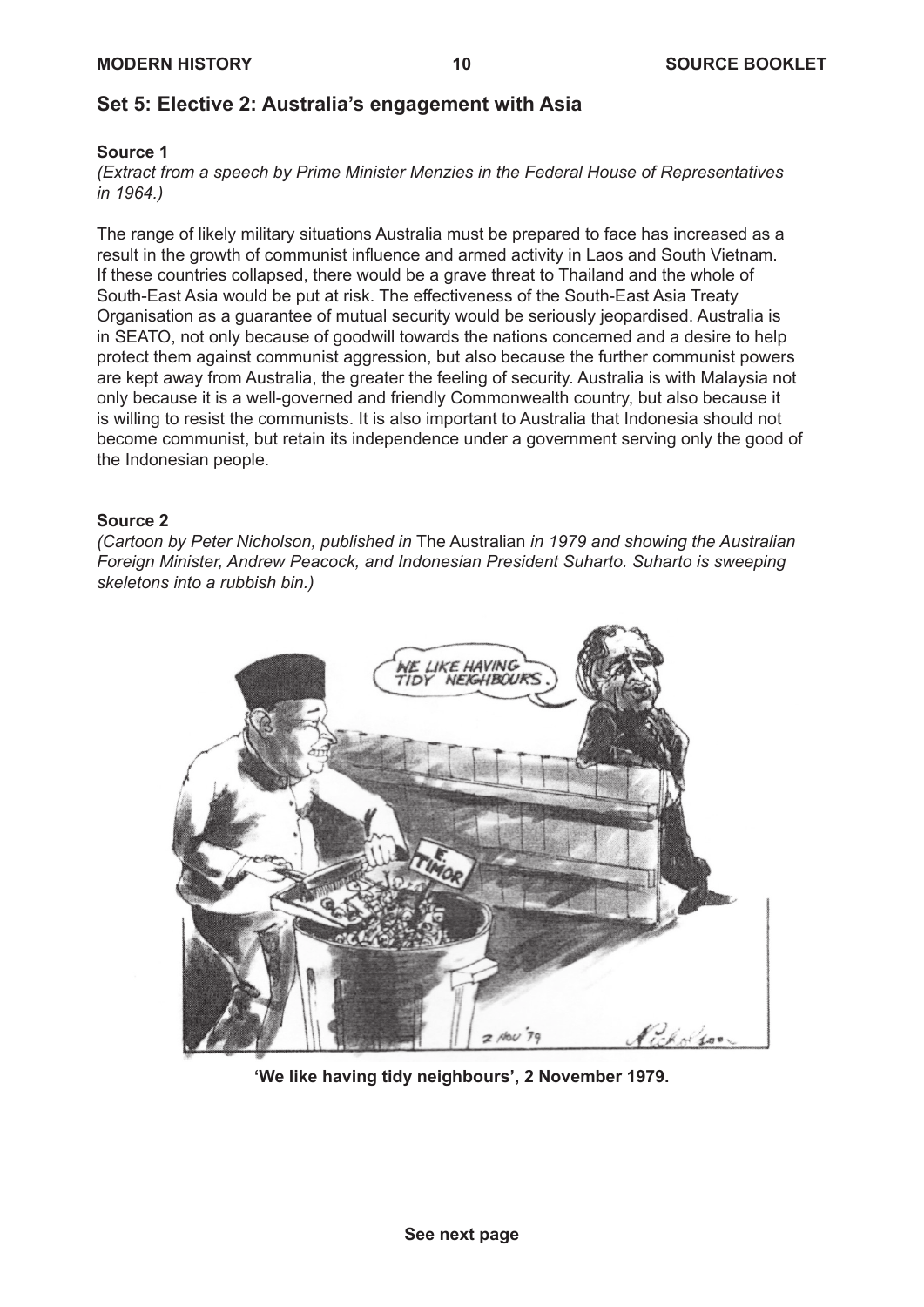# **SOURCE BOOKLET 11 MODERN HISTORY**

## **Source 3**

*(Extract from a history text written by an Australian political commentator in 2009.)*

... Keating felt that the end of the Cold War created a new opportunity for Australia. He pursued a grand strategy based on two ideas—to entrench Australia in the rising economic dominance of the Asia – Pacific and to integrate the US Alliance into Australia's Asian future. He pursued them with passion and with remarkable consequences …

Keating's grand strategy did not deliver its full potential. APEC1 is a vital instrument but will never become a central mechanism for America's role in Asia … Keating's vision was often egocentric. Yet he got results and created new Asia–Pacific mechanisms that served Australia's interests. He led from the front by refusing to tolerate second-best results. He envisaged the region not only as it existed but as it should exist. Above all, he popularised the idea of a grand Australian strategy—seeking to integrate ties with the United States and East Asia. His 'engagement with Asia' is a national project that will have no end.

1 APEC – Asia-Pacific Economic Cooperation

#### **Source 4**

For copyright reasons this source cannot be reproduced in the online version of this document, but may be viewed at http://trove.nla.gov.au/newspaper/article/130564251?searchTerm=%22h oward%20under%20dual%20fire%22&searchLimits=exactPhrase=h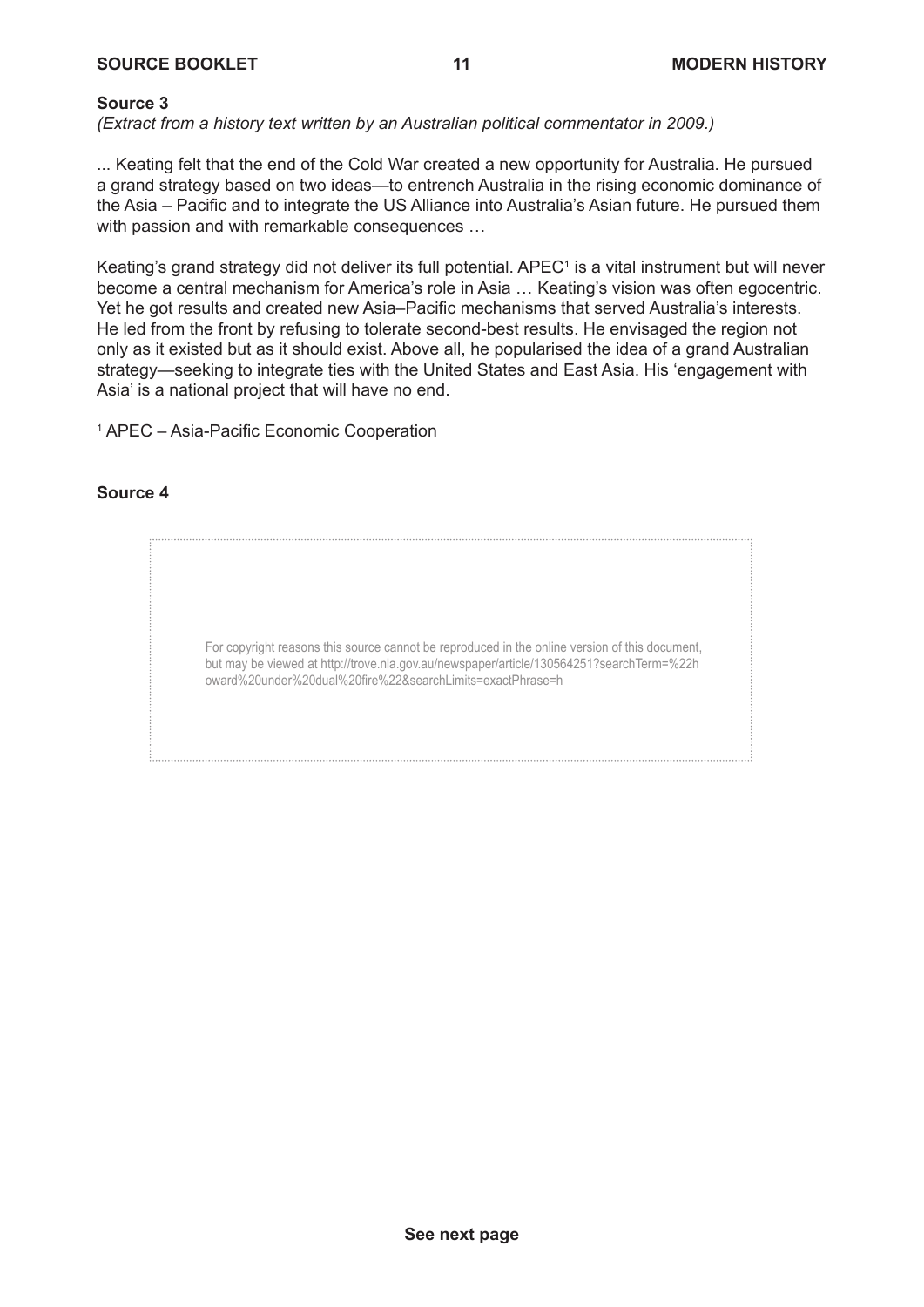# **Set 6: Elective 3: The struggle for peace in the Middle East**

# **Source 1**



# **Source 2**



**See next page**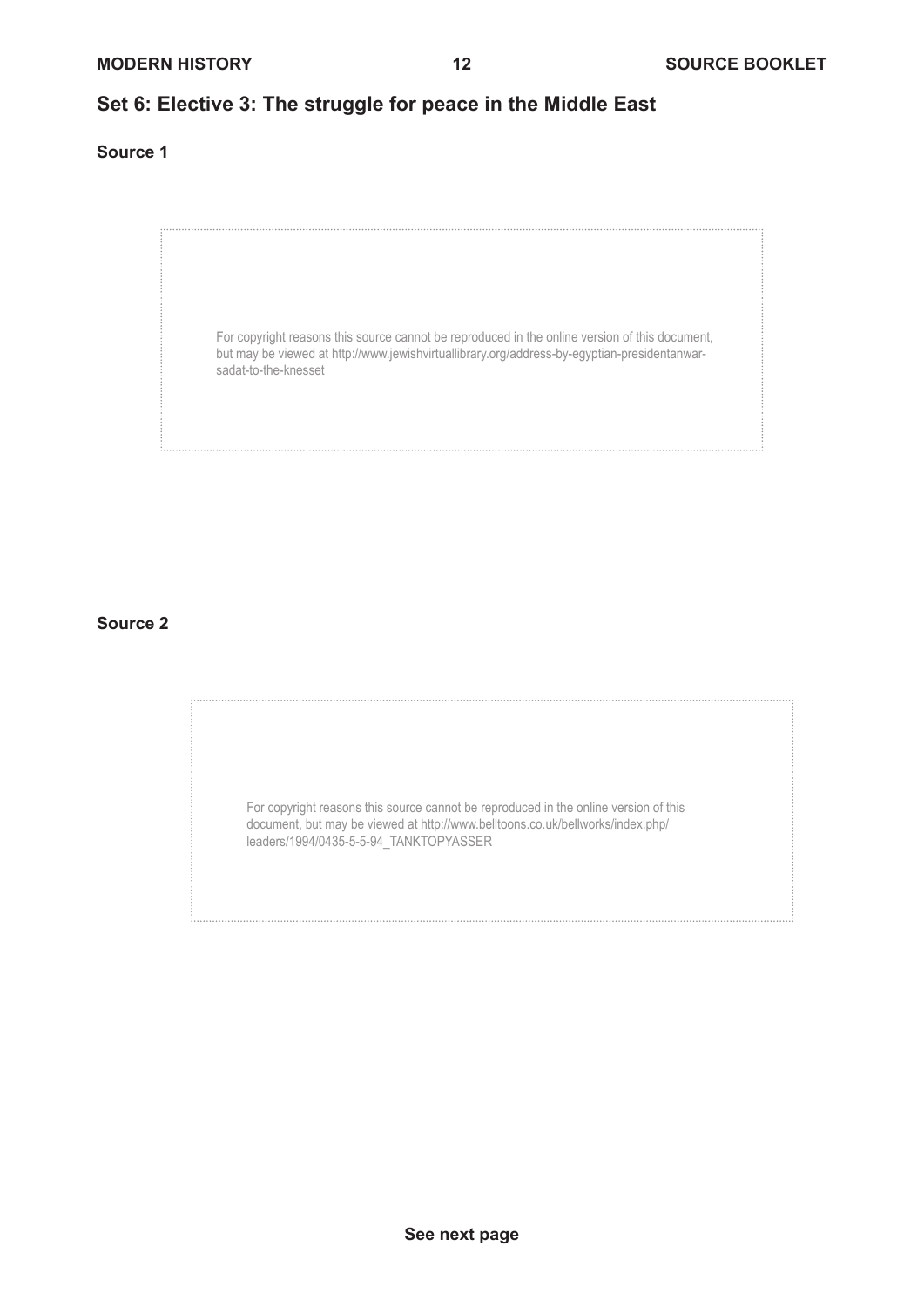**Source 3**



# **Source 4**



**End of booklet**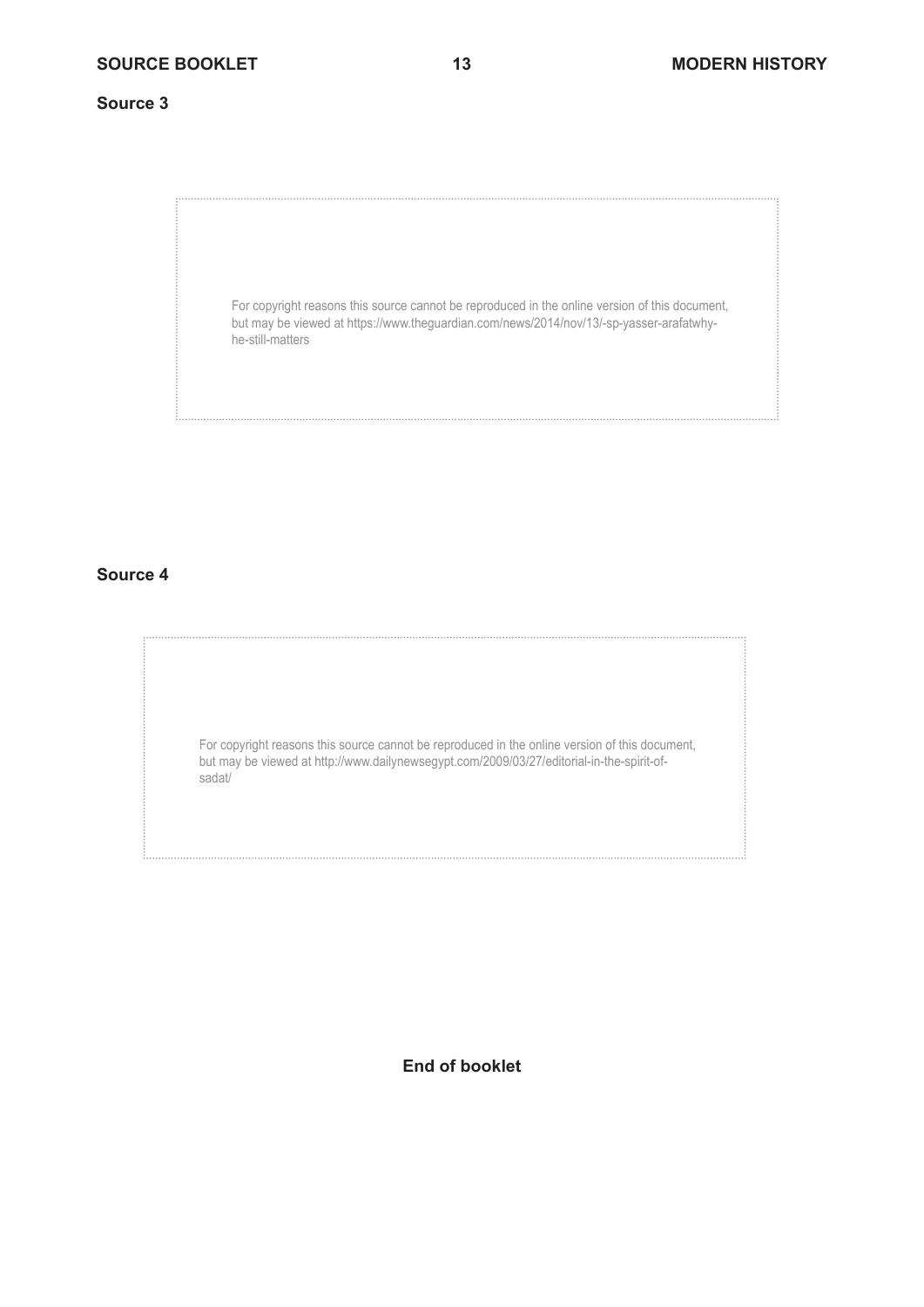# **ACKNOWLEDGEMENTS**

# **Set 1: Elective 1: Australia 1918–1955**

| Source 1 | In the grip of an octopus. (1930, August 27). The Worker, 41(2051).<br>Retrieved May, 2015, from<br>http://trove.nla.gov.au/newspaper/article/71173579<br>[Cited in: Alomes, S., & Jones, C. (1991). Australian nationalism: A<br>documentary history. North Ryde, NSW: Angus & Robertson, p. 207.] |
|----------|-----------------------------------------------------------------------------------------------------------------------------------------------------------------------------------------------------------------------------------------------------------------------------------------------------|
| Source 2 | Data source (Commonwealth year book statistics): Alexander, F.<br>(1980). Australia since Federation. A narrative and critical analysis (4th<br>ed.). West Melbourne, Vic.: Thomas Nelson, p. 89.                                                                                                   |
| Source 3 | Curtin, J. (1943, July 28). [Election policy speech]. In D. Black (Ed.).<br>(1995). In his own words: John Curtin's speeches and writings.<br>Bentley, WA: Paradigm Books, pp. 226-227.                                                                                                             |
| Source 4 | Schedvin, C. B. (1970). Australia and the Great Depression: A study of<br>economic development and policy in the 1920s and 1930s. Sydney:<br>Sydney University Press, pp. 377-378.                                                                                                                  |

# **Set 2: Elective 2: Russia and the Soviet Union 1914–1945**

| <b>Source 1</b> | Deni, V. (1921). Bread power. Kulak-bloodsucker: What do I care<br>about the hungry?! [Poster]. Retrieved April, 2017, from<br>https://library.brown.edu/cds/Views and Reviews/item views/artist ite<br>mlevel A-G.php?id=18&view type=artist index                                                |
|-----------------|----------------------------------------------------------------------------------------------------------------------------------------------------------------------------------------------------------------------------------------------------------------------------------------------------|
| <b>Source 2</b> | Oxley, P. (2001). Russia 1855–1991: From tsars to commissars.<br>Oxford, UK: Oxford University Press, p. 158.                                                                                                                                                                                      |
| <b>Source 3</b> | Stalin, J. V. (1931, February). Joseph V. Stalin: On Soviet<br>industrialization: Speech to industrial managers, February 1931.<br>Retrieved April, 2017, from<br>http://academic.shu.edu/russianhistory/index.php/Stalin on Rapid Ind<br>ustrialization<br>Used under a Creative Commons licence. |
| <b>Source 4</b> | Phillips, S. (2000). Stalinist Russia. Oxford, UK: Heinemann<br>Educational Publishers, p. 20.                                                                                                                                                                                                     |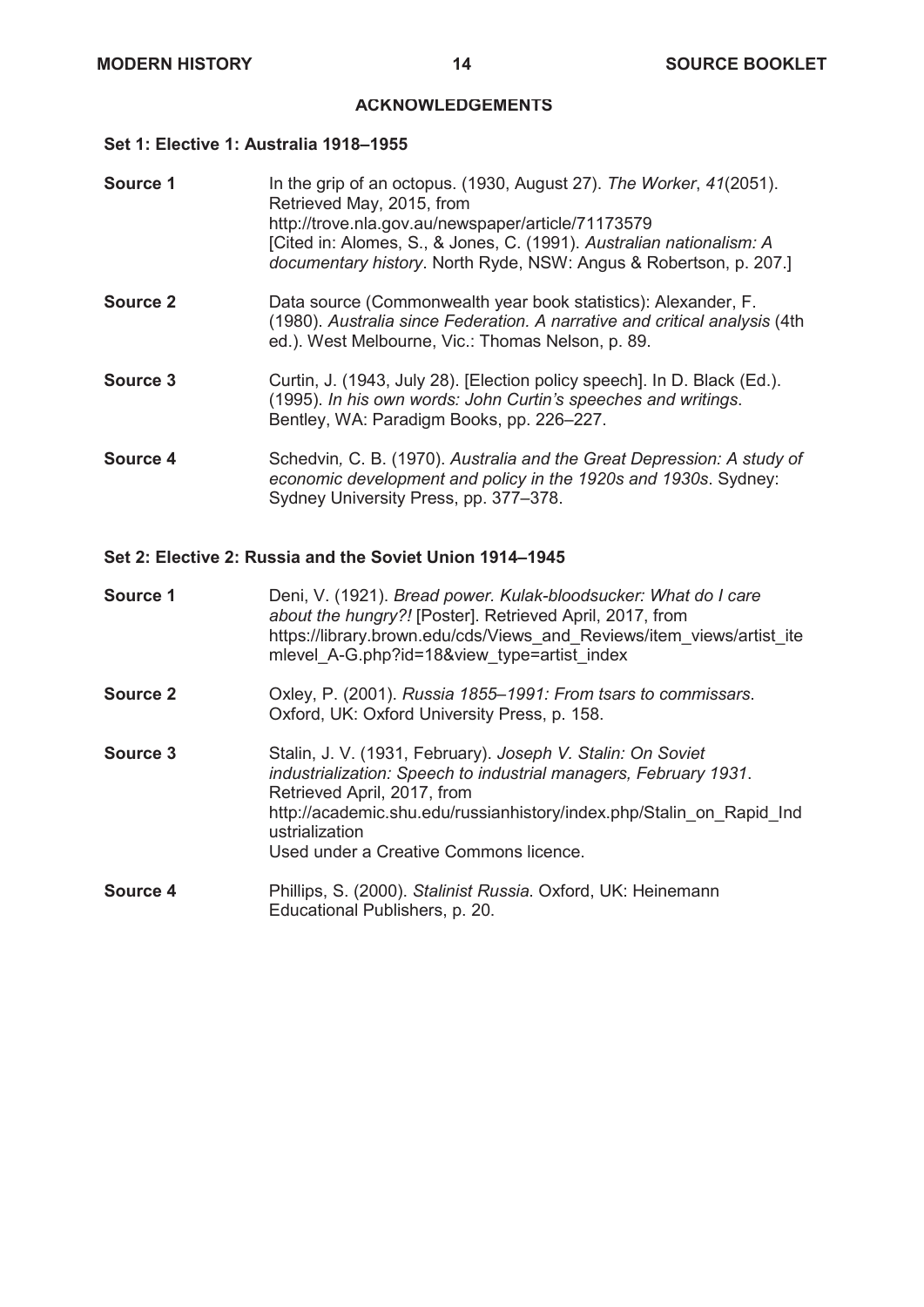## **Set 3: Elective 3: China 1935–1989**

| <b>Source 1</b> | Great changes after the liberation [Artwork]. (1950). China: Huadong<br>Comics. Retrieved March, 2017, from<br>https://www.chinasmack.com/1950-communist-propaganda-comic-<br>predicts-china-60-years-later                                                                    |
|-----------------|--------------------------------------------------------------------------------------------------------------------------------------------------------------------------------------------------------------------------------------------------------------------------------|
| <b>Source 2</b> | Schools Council, History 13–16 Project. (1977). The rise of Communist<br>China. Edinburgh: Holmes McDougall.<br>[Cited in: Gates, C., & Morgan, E. (2015). China and revolution. South<br>Melbourne, Vic.: Cengage Learning Australia, p. 138.]                                |
| <b>Source 3</b> | Tse-tung [Zedong], M. (1958, January 28). Speech at the Supreme<br>State Conference. Retrieved April, 2017, from<br>https://www.marxists.org/reference/archive/mao/selected-<br>works/volume-8/mswv8 03.htm<br>Used under Creative Commons Attribution-ShareAlike 2.0 licence. |
| <b>Source 4</b> | Spence, J. (1999) Mao. London: Weidenfeld & Nicolson, pp.158-159, 162.                                                                                                                                                                                                         |
|                 | Set 4: Elective 1: The changing European world since 1945                                                                                                                                                                                                                      |

**Source 1** Brezhnev, L. (1973, June 24). *Address by Leonid Brezhnev (24 June 1973)*. Retrieved April, 2017, from http://www.cvce.eu/en/obj/address\_by\_leonid\_brezhnev\_24\_june\_197 3-en-287d87d7-3b40-4df5-8a10-b66e3806e952.html

**Source 2** Behrendt, F. (1977). *Na, dann fangen Sie mal an…* [Cartoon]. Retrieved April, 2017, from http://www.cvce.eu/en/obj/cartoon\_by\_behrendt\_on\_the\_salt\_agreeme nts\_26\_february\_1977-en-7d5a5299-613f-4ba4-b8bc-981882c7a6c8.html

- **Source 3** Cowie, H.R. (1994) *The essential collection* (Vol. 2: Versailles to Bosnia). Albert Park, Vic.: Phoenix Education, p. 221.
- **Source 4** Associated Press. (1991, December 26). Western leaders praise Gorbachev. *Deseret News*. Retrieved April, 2017, from http://www.deseretnews.com/article/201008/WESTERN-LEADERS-PRAISE-GORBACHEV.html?pg=all